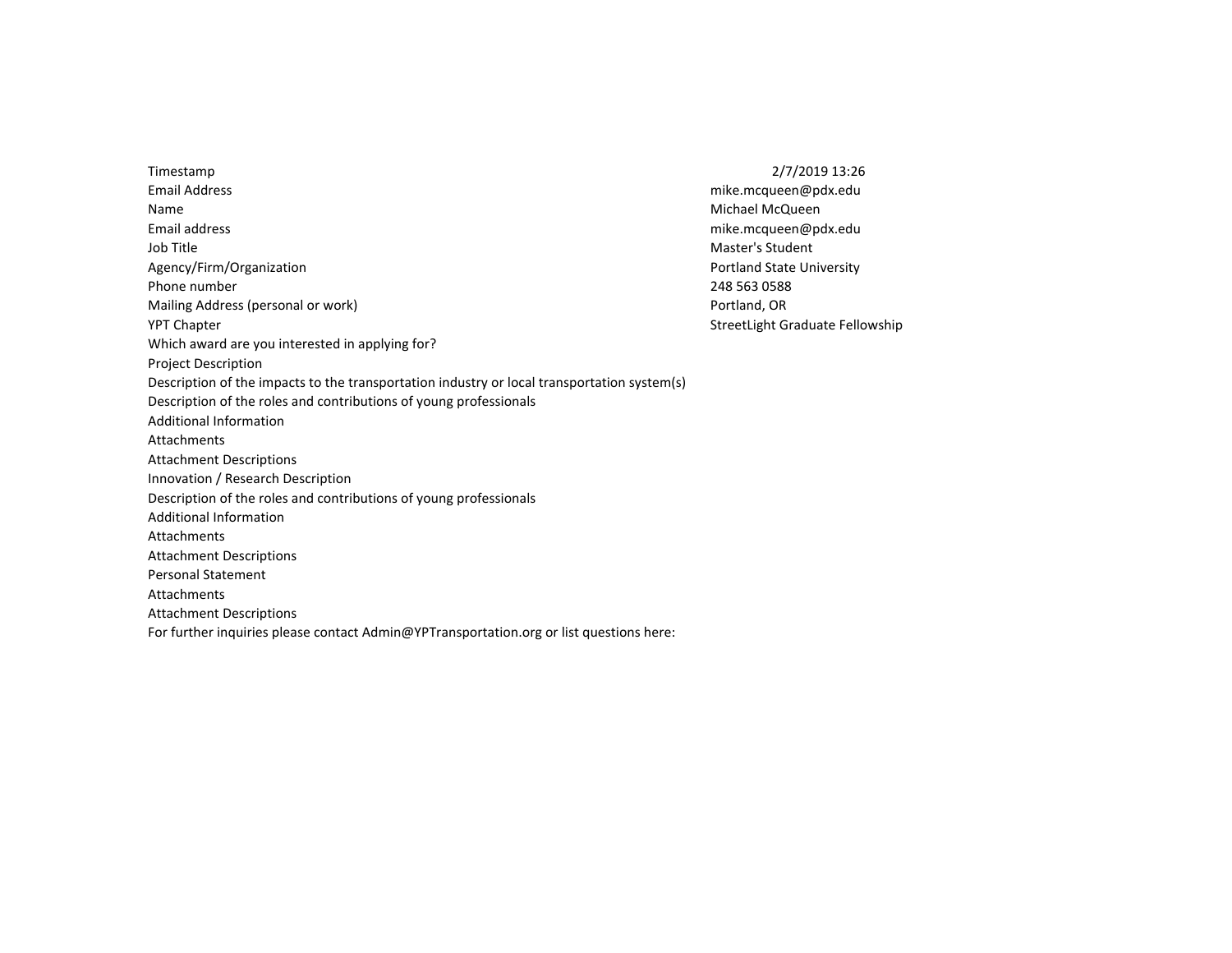## Personal Statement

## Michael McQueen

I have always been captivated by the different methods we use to travel from point A to point B, and oftentimes this is my favorite part of any journey away from home. During my time as an undergraduate aerospace and mechanical engineering student at Case Western Reserve University, I took great joy in discovering the bus and rail public transit systems available throughout the city of Cleveland, something to which I did not have much exposure while growing up in the suburbs of Detroit. My most cherished memories of experiencing well executed public transit and a walkable built environment came during my six-month stay in Paris, France for an aerospace engineering internship. As a burgeoning urbanist following this adventure, I knew I wanted to see this approach towards mobility embraced and better championed back home in the USA, but I did not know how to help.

After graduating with my BS in mechanical and aerospace engineering, I took a job with General Motors in my hometown of Detroit developing hydrogen fuel cell propulsion systems for automobiles. I was glad to be working on a new green technology for transportation, but I felt that I was not improving people's lives quite directly enough. I also deeply believed in strengthening our country's transportation options that make use of active modes and complementary public transit. Upon discovering transportation engineering and planning, it all seemed to click! This was the work I had been looking for.

Wanting to learn more about the field, I began reading as much as I could. I picked books about our nation's recent movement back towards dense urban environments, the unique demographical history of our cities, and the evolution of our strong automobile culture, to name a few topics. I also interviewed transportation professionals, learning about the potential roles a transportation engineer can hold.

Ignited by my past experiences and independent study, I felt inspired and responsible to discover how to do my part in molding today's urban environments to encourage sustainable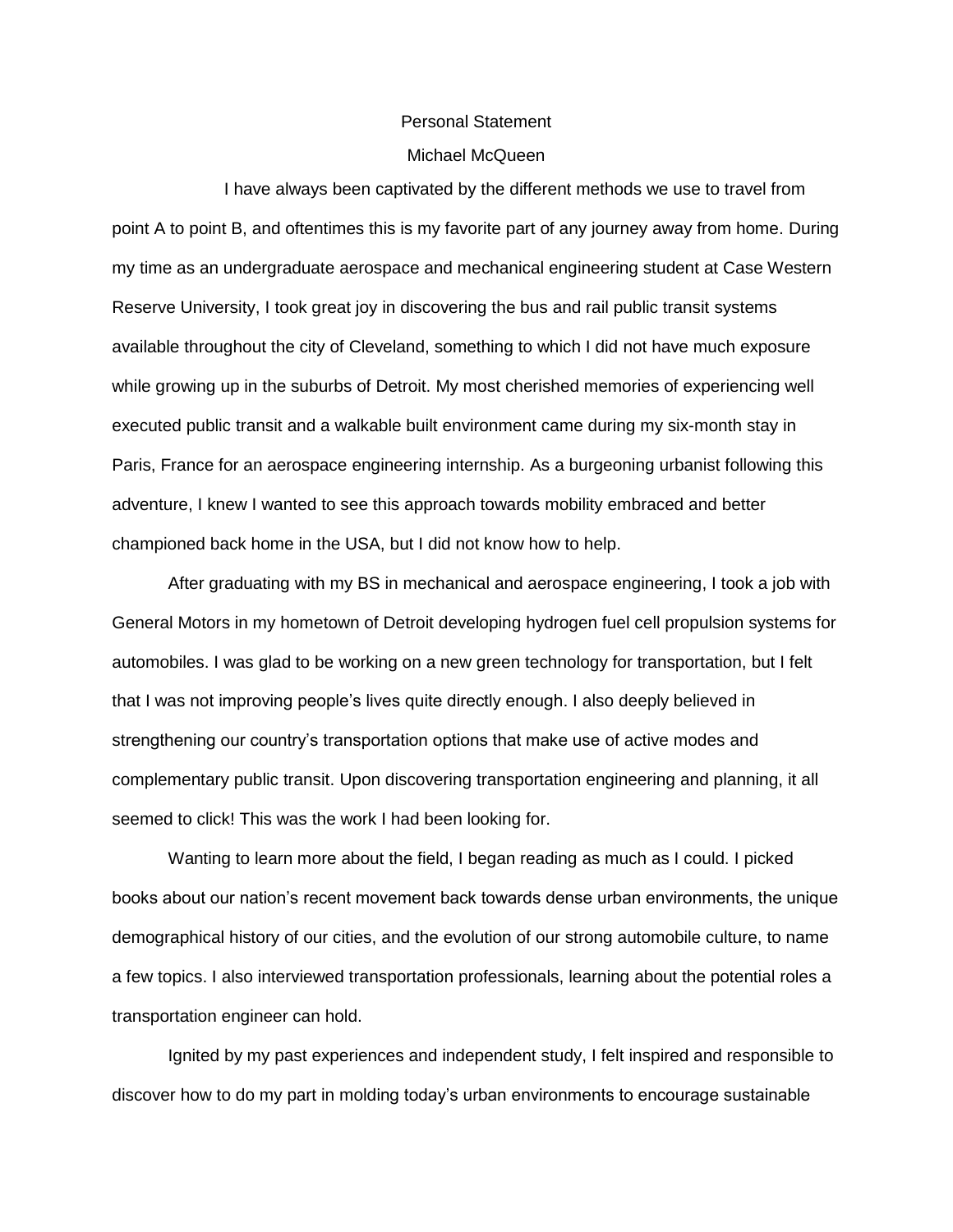transportation and consequently a more healthful, empathetic, and intentional way of living. I began my graduate studies in pursuit of a Master of Science in transportation engineering at Portland State University in the fall of 2018 and concurrently joined my local YPT chapter upon the suggestion of one of my professors. I have been delighted to attend several YPT happy hours, especially since I am new to the transportation field. These forums have provided me with several opportunities to learn about the different career paths that fellow members have taken, something that is very relevant to me as I begin to distill my own post-graduation plans. Thanks to YPT, I was also able to attend a panel discussion about shaping one's career path given by diverse professionals in the tech, private, and public sectors of transportation. Another highlight was a tour of FedEx's airside operations at Portland International Airport. Through these experiences, I have already forged connections with young professionals who are currently employed at organizations in which I am interested. I have also been lucky enough to make some new friends.

So far during my first few months of graduate school, I have researched the potential of e-bikes to decrease automobile use and greenhouse gas emissions in Portland. I wrote a white paper exploring incentive programs that lower the cost of entry to owning an e-bike. Through a class project, I also had the opportunity to investigate the out of hub parking behavior of Portland's "Biketown" bike share system users. I identified areas of Portland that could use additional parking hubs in order to reduce rebalancing inefficiency and increase equity for users that cannot park out of hub for free. During the next year and a half, I intend to take courses to inform my interests in transportation data interpretation, transportation demand management, transportation and health, bicycle and pedestrian infrastructure, and public transportation.

I plan to begin my thesis work this term to investigate how Portlanders access and egress transit, and I am certain that the StreetLight InSight data offered through this fellowship could greatly assist in this endeavor. Through this research, I would like to understand how